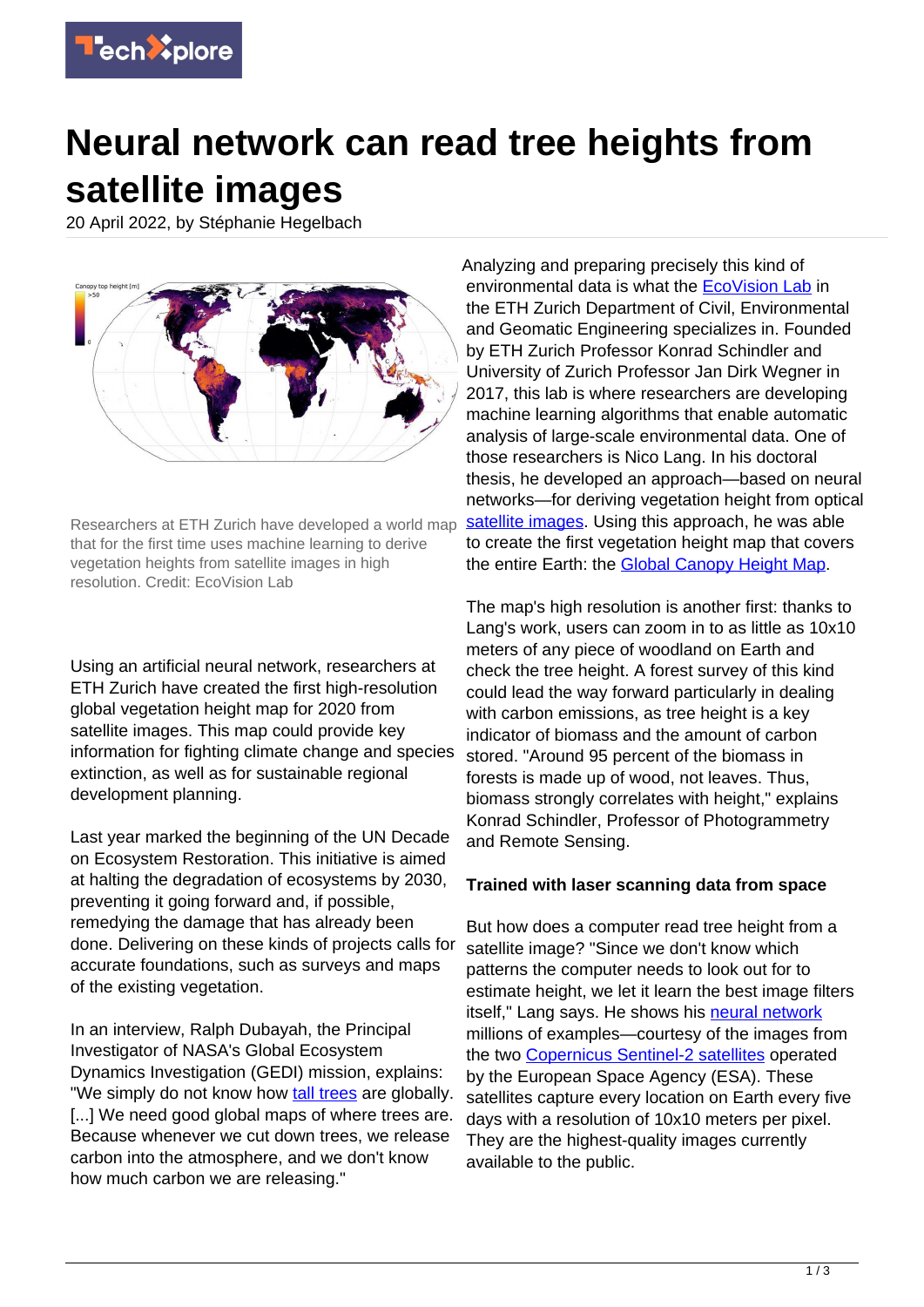

The algorithm must also have access to the correct models agree, then the answer is clear based on answer—that is, the tree height derived from space the training data. If the models arrive at different laser measurements from [NASA's GEDI mission.](https://gedi.umd.edu/) "The GEDI mission delivers globally distributed, sparse data on the vegetation height between the latitudes of 51 degrees north and south, so the computer sees many different vegetation types in the training process," Lang explains. With the input and answer, the algorithm can acquire the filters for textural and spectral patterns itself. Once the neural **Foundation for future ecological research** network has been trained, it can automatically estimate the vegetation height from the more than 250,000 images (some 160 terabytes of data) needed for the global map.

In specialist jargon, Lang's neural network is known managed in fixed sections, and the rainforest also as a convolutional neural network (CNN). The "convolution" is a mathematical operation in which the algorithm slides a 3x3 pixel filter mask over the satellite image to obtain information on brightness patterns in the image. "The trick here is that we stack the image filters. This gives the algorithm contextual information, since every pixel, from the previous convolution layer, already includes information about its neighbors," Schindler says. As University, wants to use the Global Canopy Height a result, the EcoVision Lab was the first to successfully use satellite maps to also reliably estimate tree heights of up to 55 meters.

Because their many layers make these neural networks "deep," this method is also called "deep learning." It heralded a major revolution in image processing around ten years ago. However, dealing In addition, he adds, it is now also possible to with the sheer amount of data remains very challenging: calculating the global vegetation height tropical leaf canopies act as a climate buffer. map would take a single powerful computer three years. "Fortunately, we have access to the ETH Zurich high-performance computing cluster, so we didn't have to wait three years for the map to be calculated," Lang says with a laugh.

## **Transparency by estimating uncertainties**

Lang didn't prepare just one CNN for this task, but several. This is known as an ensemble. "An important aspect for us was also letting users know With the GEDI mission set to end in 2023, Lang's the uncertainty of the estimate," he says. The [neural networks—](https://techxplore.com/tags/neural+networks/)five altogether—were trained independently of each other, with each one returning its own estimate of tree height. "If all the

answers, it means there is a higher uncertainty in the estimate," Lang explains. The models also incorporate uncertainties in the data itself: if a satellite image is hazy, for instance, the uncertainty is greater than when atmospheric conditions are good.

Thanks to its high resolution, Lang's global map provides detailed insights: "We have already discovered interesting patterns," Schindler says. "In the Rocky Mountains, for example, forests are forms interesting structures that can't be coincidental." Now ecologists can interpret these captured patterns and data globally.

To allow this research to continue, the map and its source code will be made publicly accessible (see link). The first interested parties have already been in touch: Walter Jetz, a professor at Yale Map for biodiversity modeling. However, the map could also be of interest to governments, administrative bodies and NGOs. "Thanks to Sentinel-2, vegetation height can be recalculated every five days, making it possible to monitor rainforest deforestation," Lang says.

globally validate regional findings, such as the way Coupled with the [High Carbon Stock Approach,](https://highcarbonstock.org/) which classifies forests according to their carbon storage and biodiversity value, the vegetation height map is an important foundation for maintaining and strengthening ecosystems. According to Lang's calculations, vegetation with a height of more than 30 meters is found on only 5 percent of the landmass, and only 34 percent of it is located in protected areas.

newly developed approach offers the possibility to continue mapping vegetation height in future. However, getting the GEDI mission extended—something that is currently also being